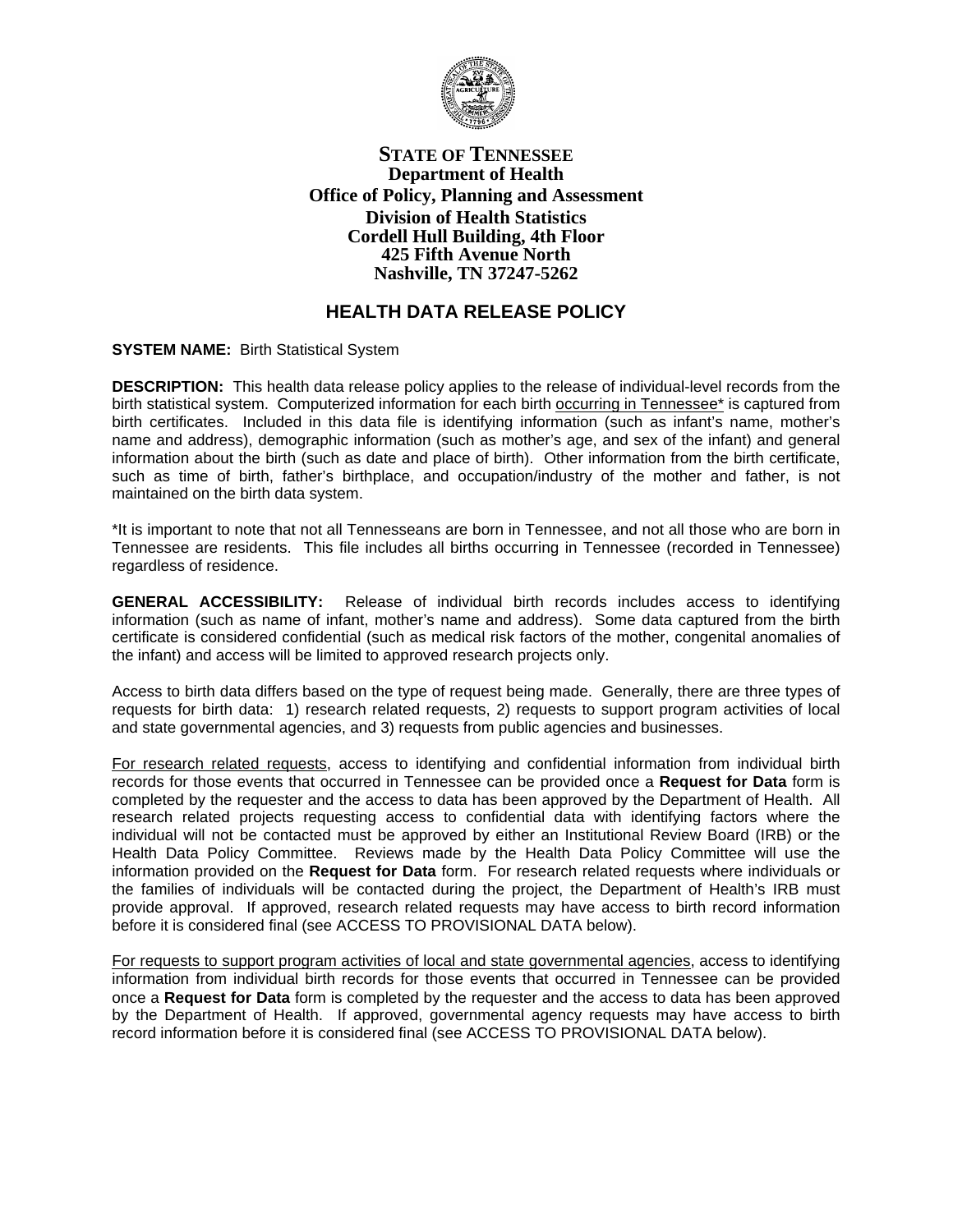Note: If a governmental agency is doing research and needs access to confidential data, they must meet the requirements under research related requests.

For public access to identifying information from birth records, there will be a delay in availability. The public release of birth data will be restricted for 18 months after the end of the calendar year. For example, birth data for 2003 would be available for public release after June 30, 2005.

This delay in public access is necessary to protect the identity of the family of infants who may be adopted or who may die within the first year of life. Since the legal process surrounding adoptions is time consuming, the Department may not be notified for 12 to 18 months after a birth that a particular infant was adopted. Although some adoptions do occur after this time period, it is estimated that the 18 month delay will provide protection in the vast majority of cases. This delay will also allow the birth record to be flagged if the child dies within the first year of life. The families of these infants do not want to be contacted about the birth of their child who died.

If the request is from the media (e.g., newspaper, radio, television, etc.), the Public Information Officer for the department should be notified before releasing the information.

**ACCESS TO PROVISIONAL DATA:** The term "provisional data" is used to describe a data file which is not considered to be finalized. For example, providing 2003 birth records to a researcher during 2003 would mean providing access to provisional data. Not all 2003 birth records would be available, and some data elements within individual records could be changed prior to the file being designated as "final". (Most often, changes to data within the record occur when the original record is submitted with incomplete information or when the original record is submitted with inconsistent information.) Birth data for each calendar year is normally considered final by September of the following year (e.g., 2003 birth data was final by September, 2004).

Since provisional data indicates only a "snapshot" of the data at that point in time, data users need to be aware that a "snapshot" of the same data at a later point in time may reflect significant differences in any data summary or analysis.

## **INFORMATION NOT ACCESSIBLE:**

- **1. FIELDS DESIGNATED AS CONFIDENTIAL BY STATUTE:** In Tennessee, the following fields are considered confidential by statute:
	- Mother's Social Security Number
	- Father's Social Security Number
	- Mother's Race
	- Father's Race
	- Mother's Hispanic Origin
	- Father's Hispanic Origin
	- Mother's Education
	- Father's Education
	- Mother's Pregnancy History (Live births Now Living, Live Births Now Dead, Date of Last Live Birth, Other Terminations, Date of Last Other Termination)
	- Mother's Marital Status
	- Date Last Normal Menses Began
	- Month Prenatal Care Began
	- Number of Prenatal Visits
	- Birthweight
	- Clinical Estimate of Gestation
	- Plurality
	- Birth Order, if not single birth
	- Apgar Score (at 1 minute and at 5 minutes)
	- Mother transferred from another facility prior to delivery?